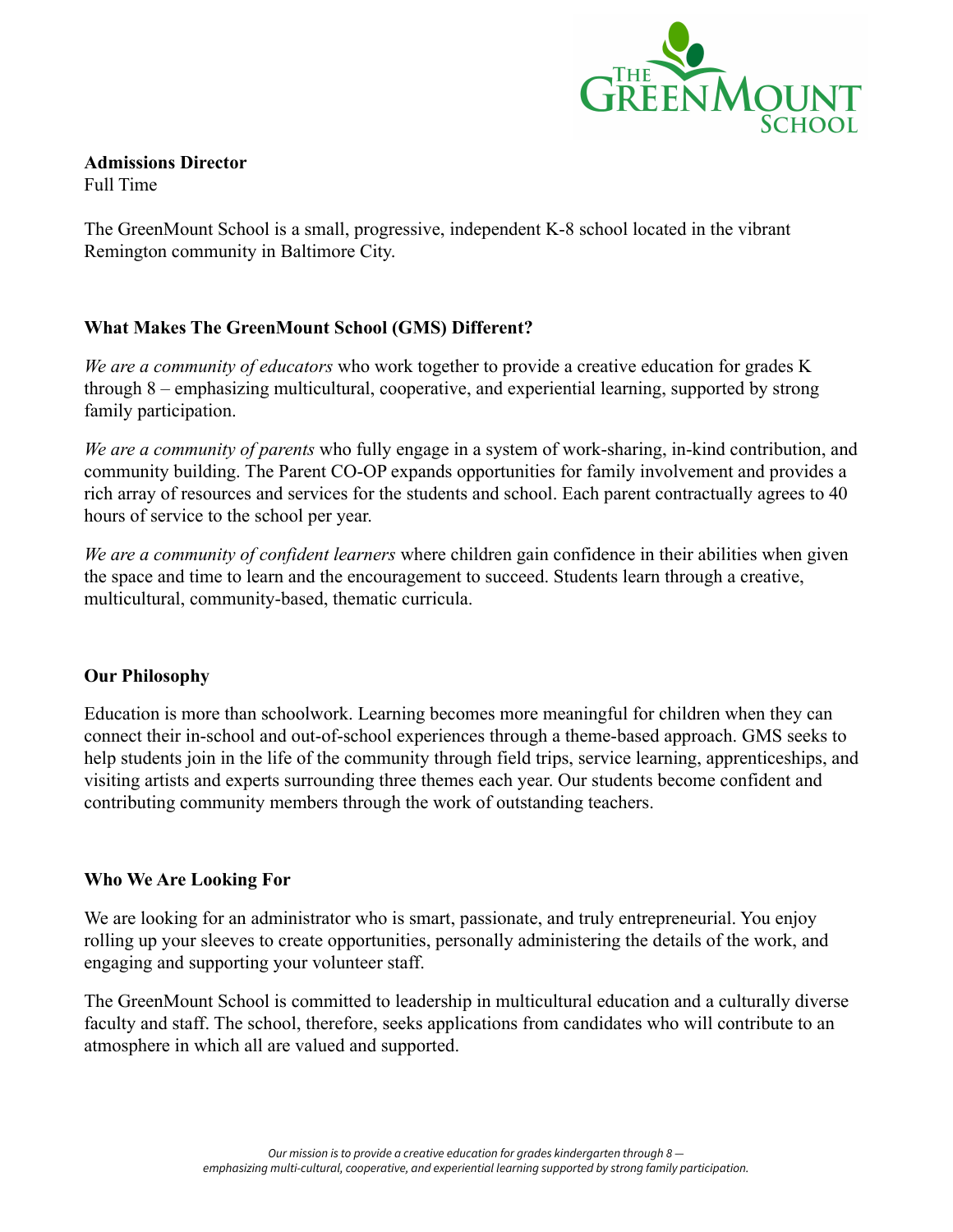Reporting to the Head of School, the Admissions Director is an integral part of the school's administrative team. The Admissions Director is responsible for managing all facets of the admissions process in the school's effort to market and attract, enroll, and retain a diverse and dynamic student population. The GreenMount School receives approximately 50-75 applications each year. The Admissions Director is a department of one and manages a volunteer committee comprised of Board and community members.

# **Essential Duties and Responsibilities**

- Contributing to the mission and standards of the school by recruiting and retaining students who will benefit from the school's unique culture and programmatic offerings and engage fully in the school community. This will include recognizing opportunities to tell unique and inclusive stories as the School's lead brand ambassador and champion and working across all departments to celebrate and share student activities and successes.
- Coordinating four essential elements to ensure a competitive admissions process and the long-term health of the student body: a) Admission management (the tracking of prospective students from applicant to enrollment and beyond), b) Student retention, c) Research (analyzing data that affect enrollment), d) Marketing
- Presenting the school to prospective students and parents which includes systematic and efficient handling of applications and communications with families; interviews with candidates and their parents; arrangement for admissions testing; securing of necessary student credentials and communicating final decisions to the appropriate individuals
- Understanding the culture and climate of the school and the broader educational environment in order to formulate forward-thinking, strategic application, admission, and enrollment policies.
- Developing a strategic recruitment and marketing plan for both admissions and school-wide marketing to reach targeted audiences, including identifying and implementing best-practice web-based technologies. Developing new programs and initiatives to attract and retain qualified and mission-appropriate students, including annual marketing and campaign plans that engage internal and external constituents in the support and promotion of the school, such as identifying emerging marketing opportunities, designing effective targeting strategies, and reporting on results.
- Overseeing the production of a variety of materials meant to increase the school's visibility and competitive positioning, and enhance the public's perception of the school.
- Maintaining and managing a database and providing reports as required on all aspects of admission and enrollment management
- Recruiting, training, and managing CO-OP Admissions volunteers and running the Student Ambassador Program.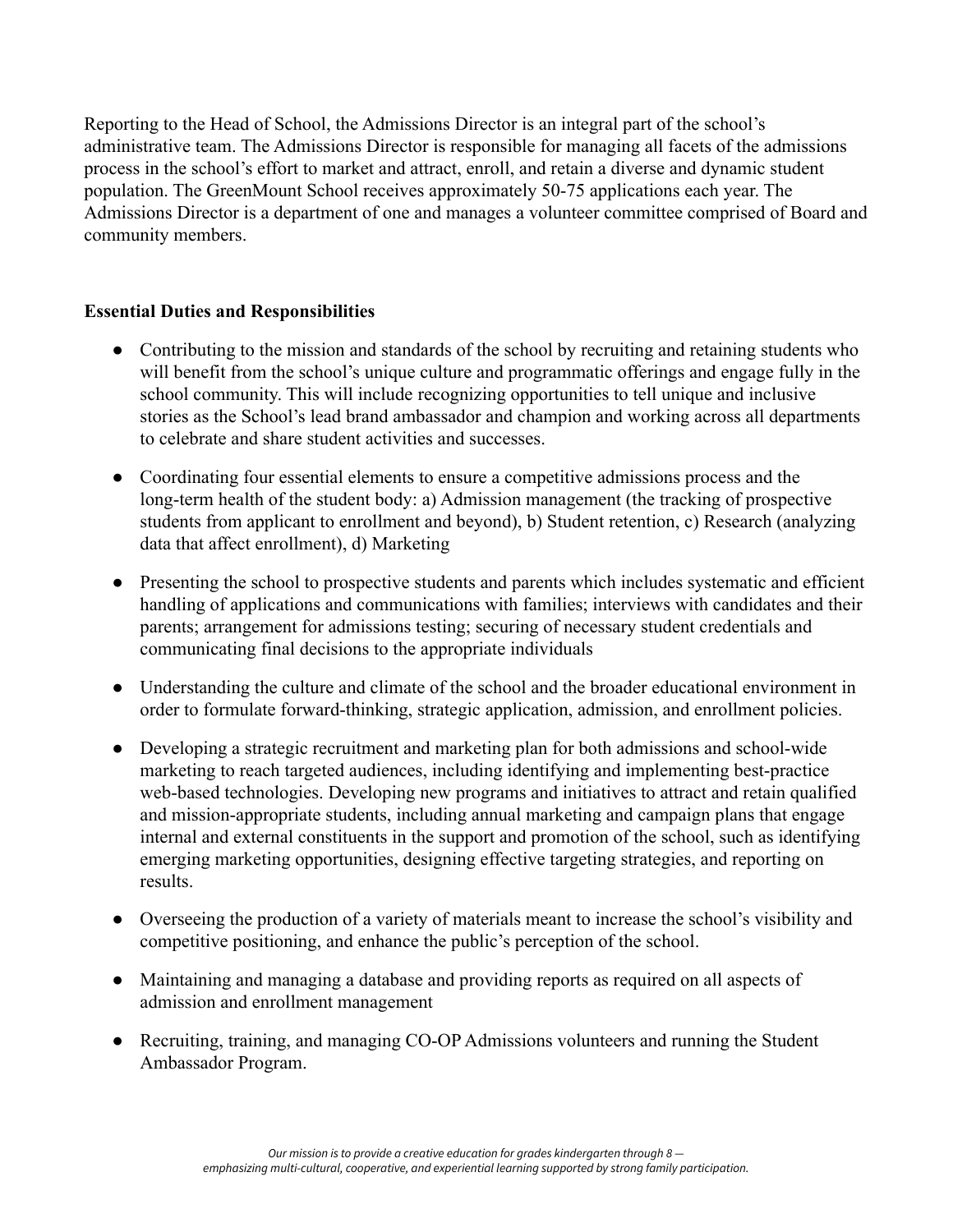- Assisting Head of School regarding high school admissions process; including information sessions, coordination with the Business Manager and office assistant in maintaining and distributing high school records and culminating records at the end of the 8th-grade academic year
- Fostering high ethical standards, integrity, and respect for colleagues, alumni, parents, and students throughout the admissions process including being sensitive to economic, cultural, and other issues present in the enrollment of a diverse student body
- Contributing constructively to the Financial Aid Committee to evaluate all aspects of the admissions and marketing program
- Actively promoting and informing faculty and staff about the School's admission process and also proactively communicating with prospective and current parents and students. This includes ensuring a smooth transition for all incoming students and building and cultivating relationships with faculty, students, and staff while encouraging all constituents to share community-made marketing content.
- Serving as a representative of The GreenMount School off-campus (e.g., fairs, school visits, gatherings, and conferences). In addition to attending events in person, this will entail cultivating and maintaining working relationships between the school and the media as well as other key community organizations; creating and maintaining an official point of contact for public information
- Developing a comprehensive publications calendar (concept, design, content, editorial, and production for paper and electronic communications) that reaches and influences the School's target audiences
- Shaping and maintaining the strategic and creative direction of the school's website; Developing and managing an integrated online presence on social media platforms
- Attending Board of Trustees meetings
- Supporting the school and its leadership
- Performing other duties as assigned by the Head of School

Event Planning Responsibilities (includes and is not limited to):

- Open House planning, coordination, and management
- Pre-School Fairs, Farmers' Markets, and other School Fairs
- 'Glimpse of GreenMount' admissions tours, student visitations, and student assessments
- Kindergarten Play Date Coordination and Parent Mixer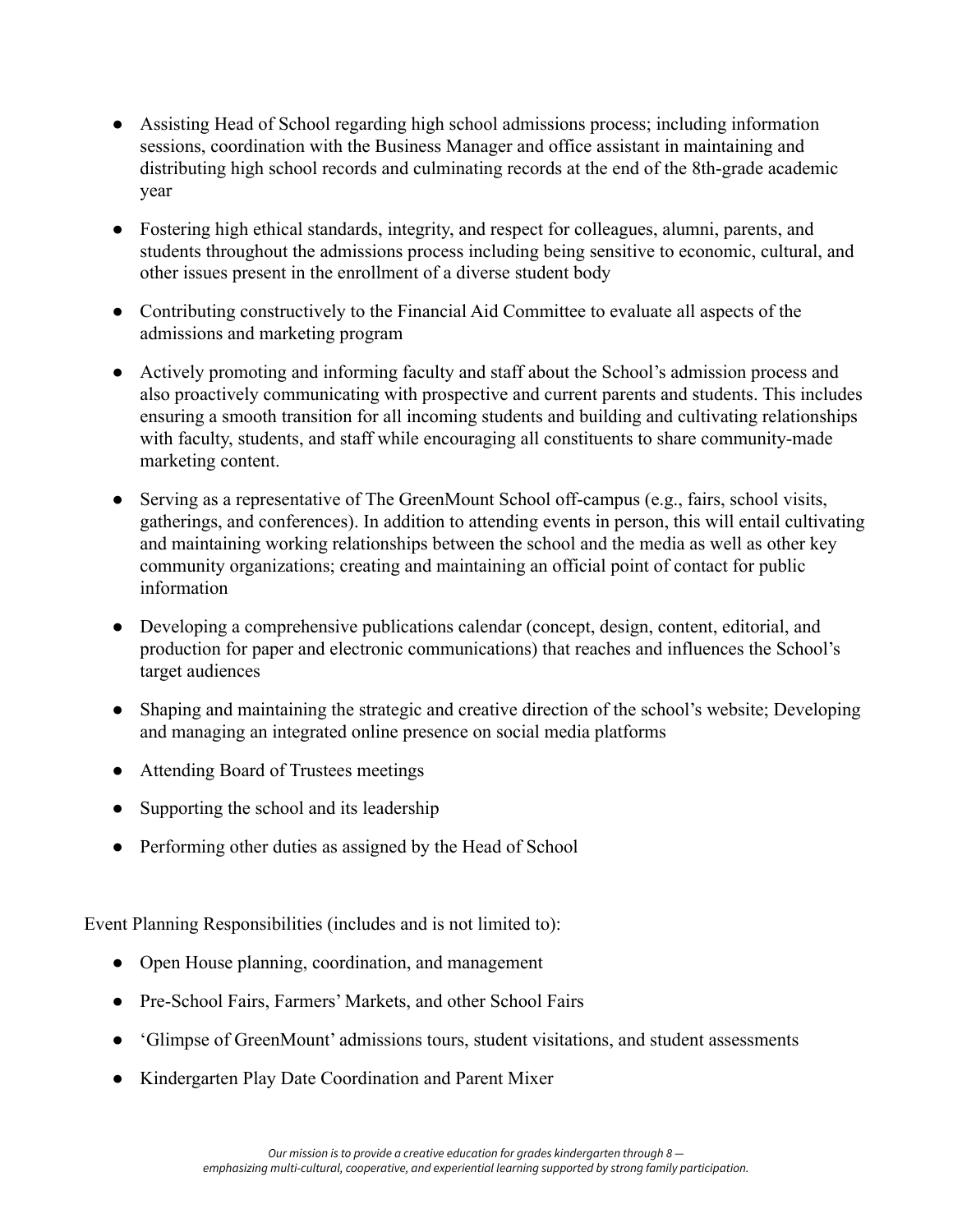- New Student Orientation
- 'Moving Up Day' for current students

# **Qualifications**

The ideal candidate will have experience working in the independent school admissions setting, be warm, energetic, have excellent communication skills, and possess an entrepreneurial work ethic. Previous experience in an independent school setting and an understanding of progressive education are a plus.

- A true self-starter with experience. We want someone who can lead a team and can also roll up their sleeves and do the work.
- Ability to work without supervision and to organize, prioritize, and successfully execute multiple concurrent tasks; to anticipate needs and act accordingly, and to perform with a high degree of initiative and integrity
- Outstanding communication skills, including written communication and personal presentation
- Superior organizational skills and attention to detail
- Proven record of accomplishment in admissions and knowledge of best practices in the admissions field
- Strong management skills and ability to build, manage, mentor, and motivate a volunteer team
- Ability to work within a team and collaborate with colleagues for a common goal
- Technology skills as they relate to the position; experience with database management to reflect, project, and forecast enrollment opportunities.
- A clear understanding of and belief in the school mission and genuine interest in serving The GreenMount School to help it be the best it can be
- Experience working with diverse learners and the ability to interpret testing and neuropsychological evaluations
- Proven ability to work successfully with a variety of constituents, including students, parents, students, referral professionals, and faculty/staff
- Skilled in promoting a vision, communicating a strategy, and implementing goals
- A broad-based understanding of marketing initiatives to further the school's brand
- Experience with speaking publicly to large and small audiences